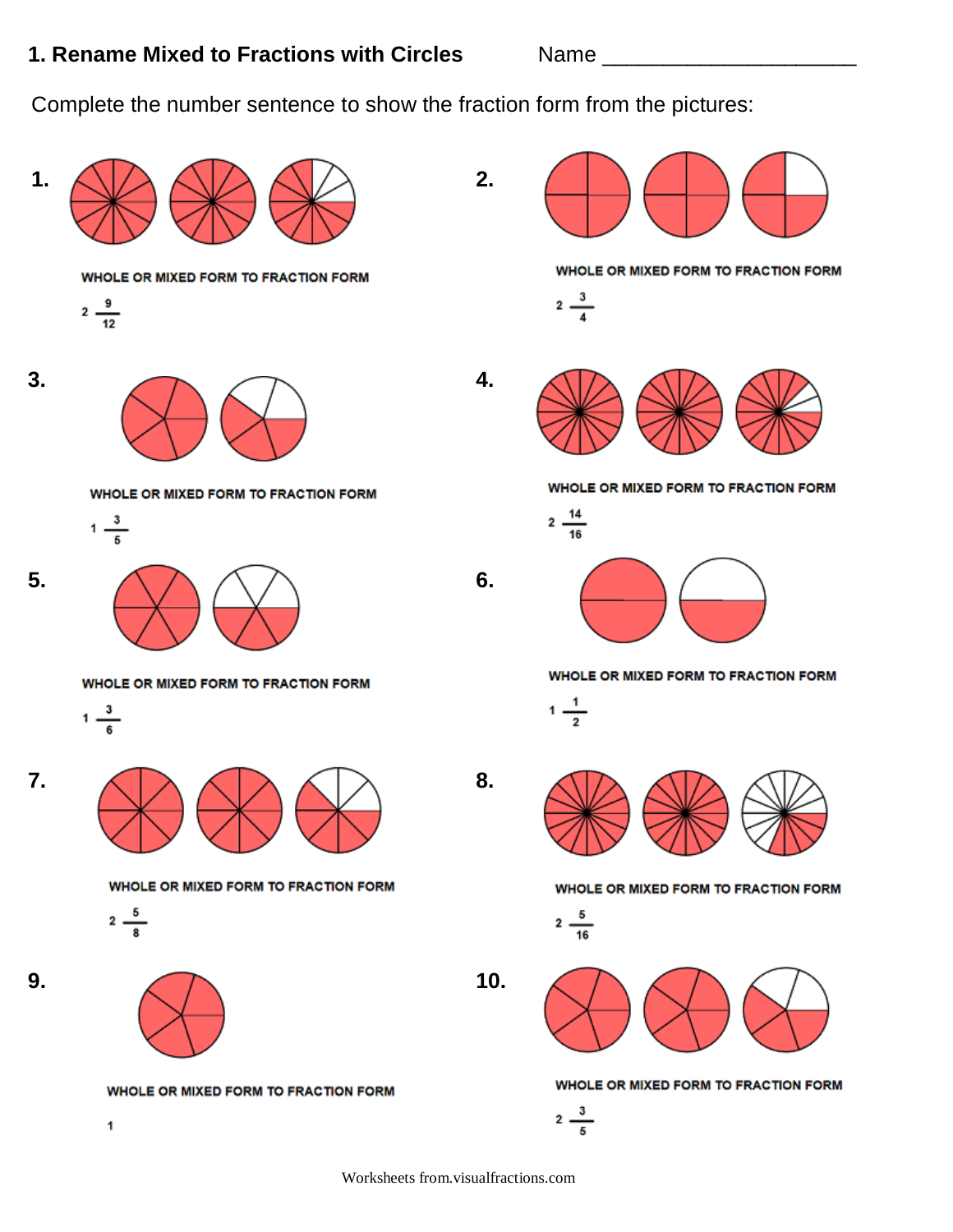## **2. Rename Mixed to Fractions with Lines** Name \_\_\_\_\_\_\_\_

Complete the number sentence to show the fraction form from the pictures:

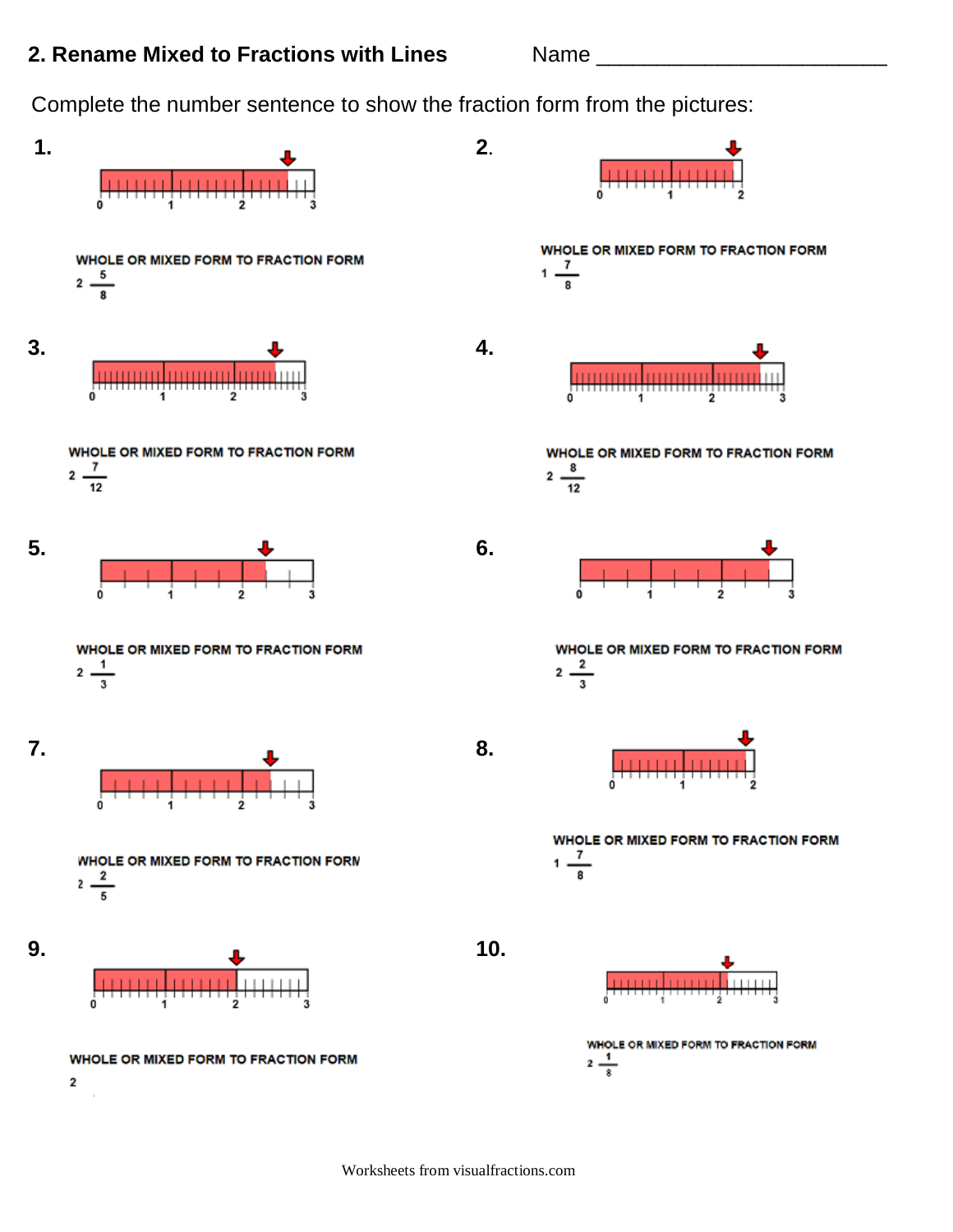Shade the following fractions and complete the number sentences to show the fraction form from each:



Worksheets from visualfractions.com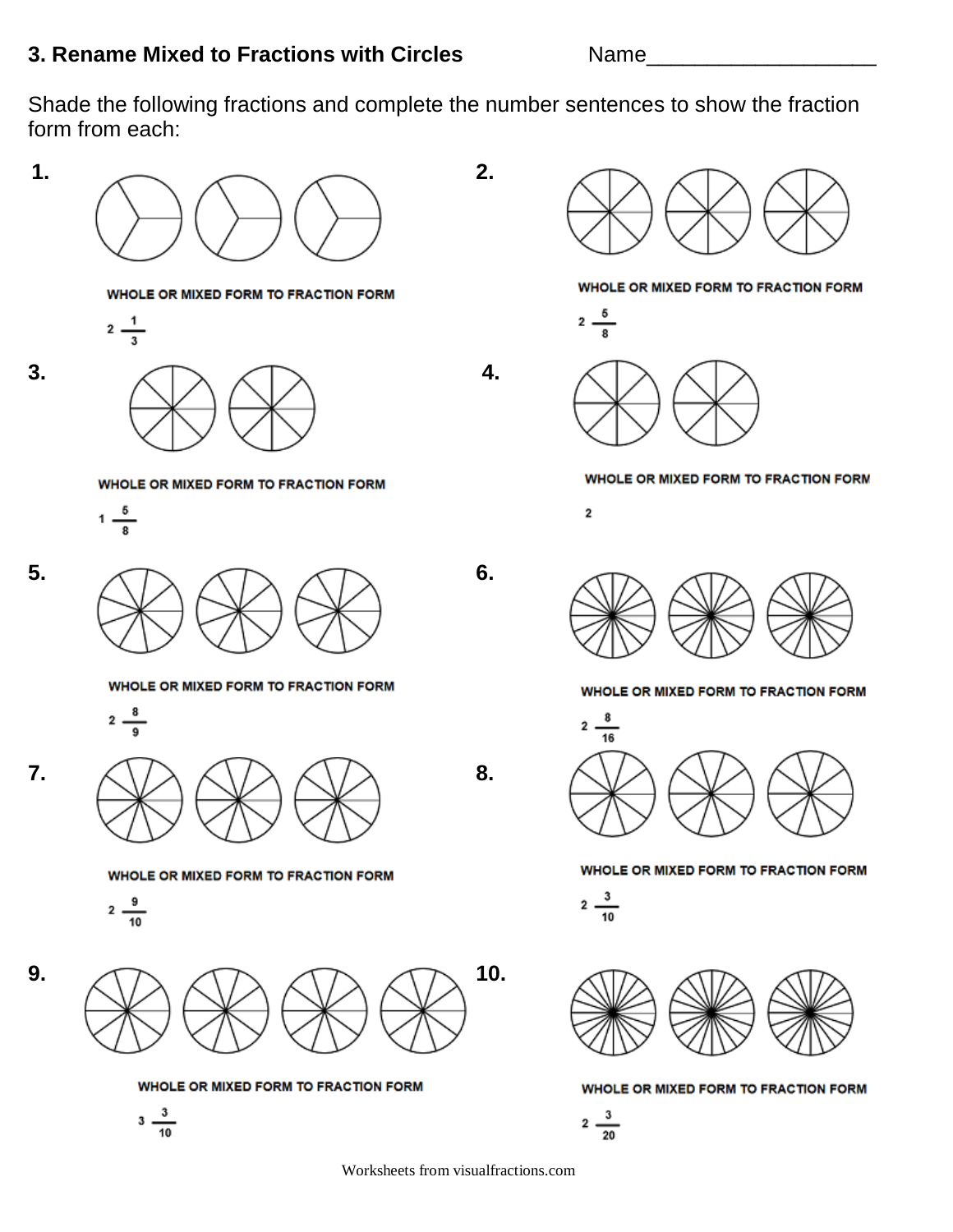## **4. Rename Mixed to Fractions with Lines** Name

Shade the following fractions and complete the number sentences to show the fraction form for each:

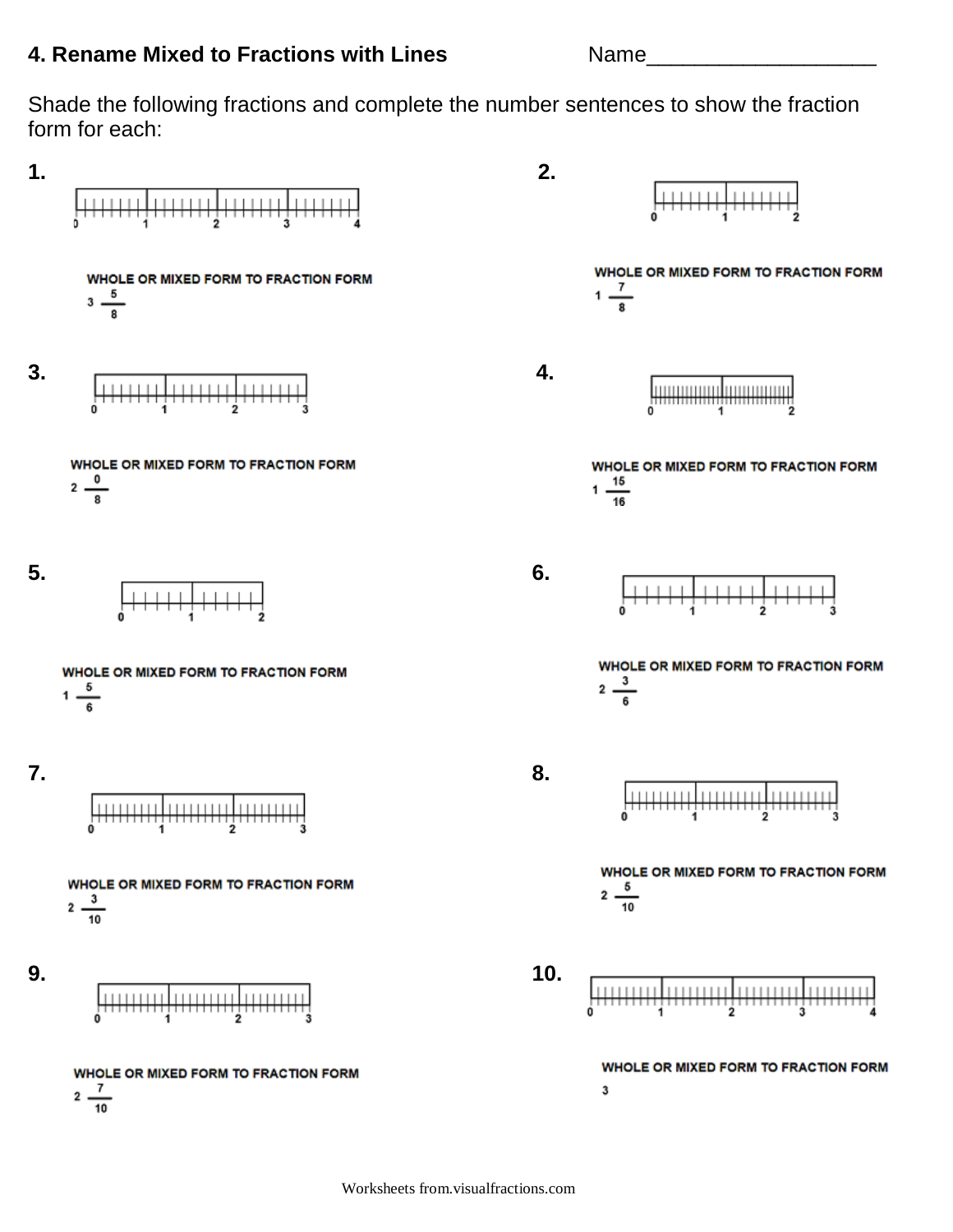Write a number sentence that shows mixed form to fraction (improper) form from the pictures:

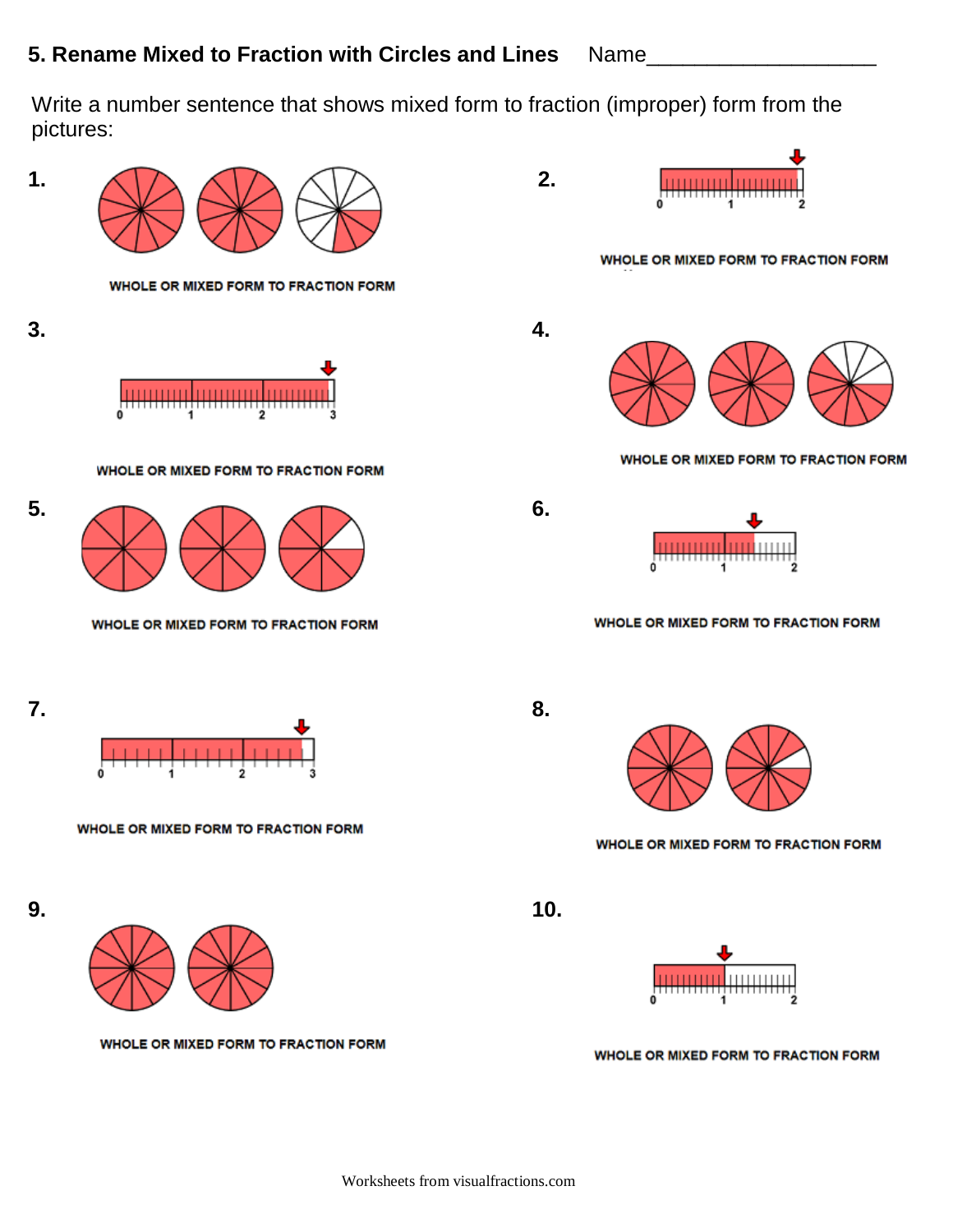Shade the following fractions and complete the number sentences: